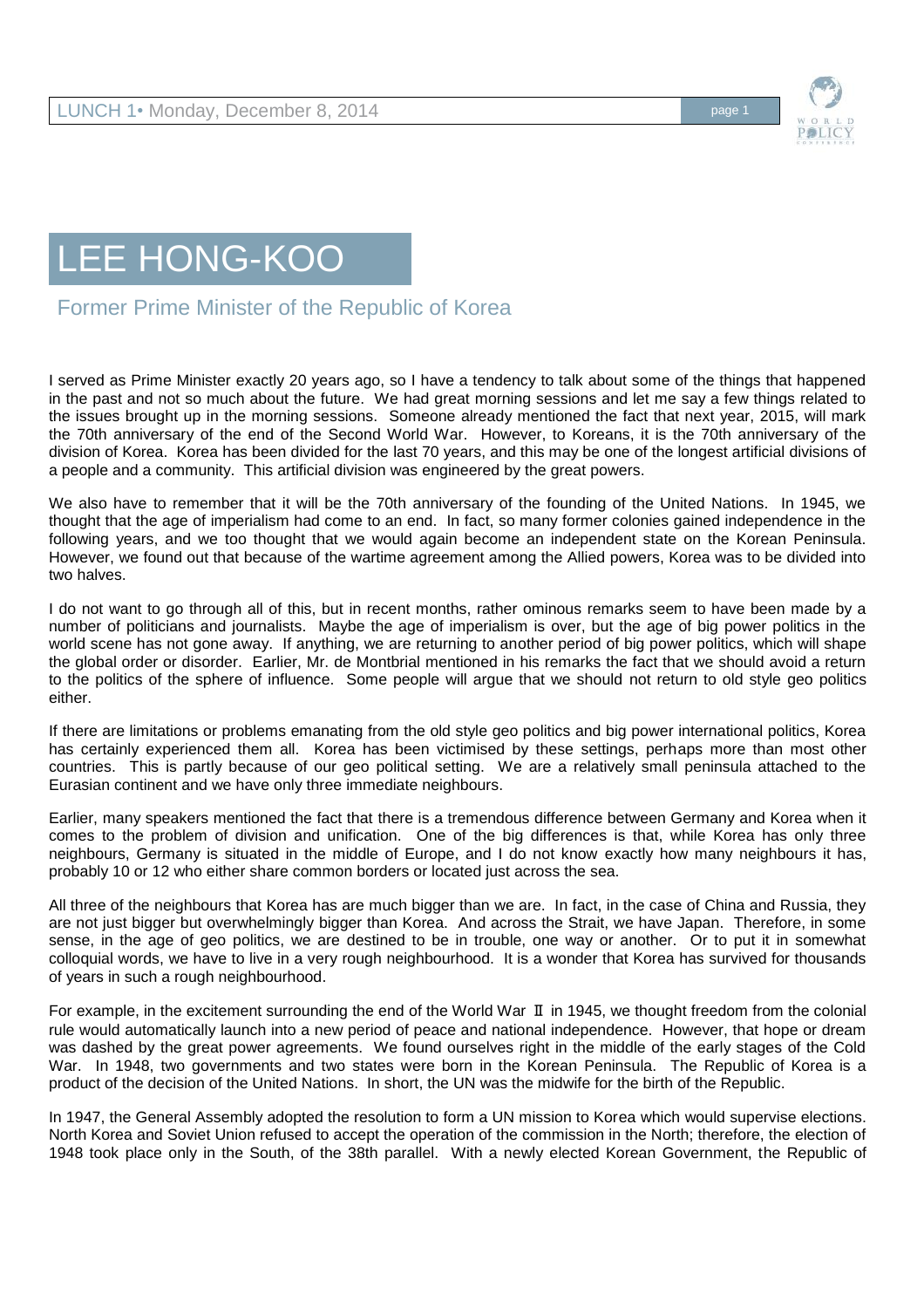

Korea was duly proclaimed on 15 August 1948. Just three weeks later, on 9 September, the North Korea or DPRK was established. As you know, the Korean War took place two years later. So much for the historical background.

As the feeling spreads around the world now that another period of big power politics is coming back, what sort of position or strategy should Korea adopt? In this situation the Republic of Korea, I would say, is now pursuing a double edged foreign policy. By double-edged, I mean the following. On one hand, we have to adhere to certain requirements of big power politics to ensure our survival in that setting or neighbourhood. We have to do it by necessity. On the other hand, we would like to maintain our dreams and hopes, and we would like to pursue these objectives diligently. You may call the first objective a realistic approach, and the second idealistic.

We are a small nation in relative terms. Actually, Korea is not that small. If we put North and South Korea together, we have 75 million people. If we were in Europe, only Germany is bigger than we are. However, big and small are relative terms. We have 75 million people. However, the closest Chinese province, just across the yellow sea from Inchon, Shandong Province alone has more than 80 million people. Small nations could not survive by pursuing only realistic policies. We must have dreams and ideas, and self-confidence in our capacity to survive in this rough world. We must try to mobilise whatever resources we have to the best of our abilities, and that is what we are trying to do.

Speaking of the realistic policy among the big powers, we have one paramount objective at this moment. We do not want to see a serious clash between the United States and China. Others may have different views, but we know instinctively without too much analysis that if there is big trouble between the US and China, Korea is in immediate jeopardy, one way or another. Therefore we have been trying our best to promote a constructive, cooperative and friendly relationship between the United States and China.

There is a rationale for our position. In some sense, both China and the United States were born as natural big powers. They have not gained the position of hegemonic powers by force, but they were born into hegemonic positions. From the beginning, the US was a continental power, with the Atlantic and Pacific Oceans as two wings. Until the middle of the 20th century, even Americans themselves considered their nation, the United States, to be an Atlantic nation. However, the situation changed in the second half of the 20th century, as you remember. California became a biggest state replacing New York. Hawaii and Alaska became the 49th and 50th states of the United States. The US found itself operating in two oceans, the Atlantic and the Pacific, and this had its implications.

From the beginning, unlike some of the European countries, the United States was a big power, which fashioned itself as the land of the free and volunteered to carry the torch for freedom as a universal virtue. China is likewise situated right in the middle of the Eurasian continent and it was the middle kingdom right from the beginning. The Chinese believe that peace and harmony under the heaven are what the Chinese nation is pursuing for. In some sense, China and the United States are two great powers which share common characteristics.

That is not all. In my judgment, American and Chinese cultures share remarkable common characteristics. If you look at the behaviour of American and Chinese people, they are extremely pragmatic people, certainly compared to most of Asians, Europeans and people of the Middle East. They do not care that much about abstract ideologies; instead they always pursue pragmatic gains and like to have concrete results.

Furthermore, as we look back to the age of imperialism which lasted until 1945, the United States and China in comparative terms, were less interested in territorial expansion than most other powers. Consequently they did not have to carry the kind of burden of history that other nations had to carry in the age of imperialism. All in all, if we put the emphasis on the points I just mentioned, there are sufficient grounds for a hope for these two great nations to be good partners. That is what we Koreans like to promote.

Earlier, our President, Madame Park Geung Hye, gave a very good speech. She is really good at giving speeches and I am always impressed whenever I listen to her. This morning, however, an important point came into my mind as I listened to her. She is perhaps the only head of state who enjoys great trust from both President Obama and President Xi Jinping. I can see that they both like her, and they believe in her. That is why I think our President now occupies a very special role in promoting good communication and cooperation between these two leaders, and through it, between these two peoples.